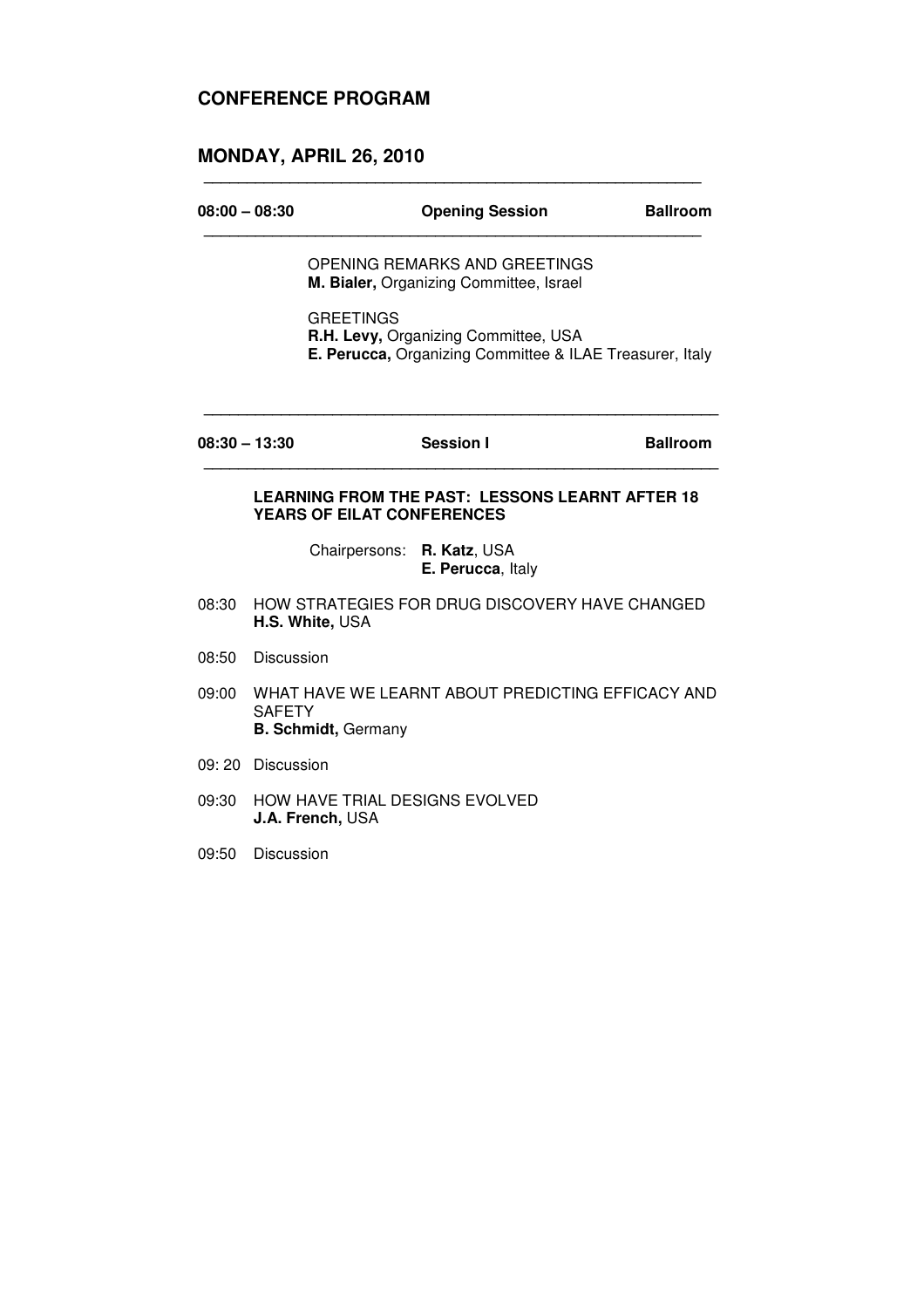# **MONDAY, APRIL 26, 2010 (continued)**

| $08:30 - 13:30$                 |                                                                                                     | Session I (cont.)                                    | <b>Ballroom</b> |
|---------------------------------|-----------------------------------------------------------------------------------------------------|------------------------------------------------------|-----------------|
| 10:00                           | R. Katz, USA                                                                                        | HOW HAVE REGULATORY REQUIREMENTS CHANGED             |                 |
| 10:20                           | Discussion                                                                                          |                                                      |                 |
| 10:30 Coffee                    |                                                                                                     |                                                      |                 |
| 11:00<br>$\bullet$<br>$\bullet$ | TO DEVELOPING NEW AEDS<br>J. Isojärvi, USA<br>R. Twyman, USA                                        | HOW INDUSTRY CHANGED IN ITS INTEREST OR APPROACH     |                 |
| 11:20                           | <b>Discussion</b>                                                                                   |                                                      |                 |
| 11:30                           | DIFFERENCE FOR EFFICACY?<br>E. Perucca, Italy                                                       | HAVE THE AEDS INTRODUCED SINCE EILAT I (1992) MADE A |                 |
| 11:50                           | <b>Discussion</b>                                                                                   |                                                      |                 |
| 12:00                           | HAVE THE AEDS INTRODUCED SINCE EILAT I (1992) MADE A<br>DIFFERENCE FOR SAFETY?<br>T. Tomson, Sweden |                                                      |                 |
| 12:20                           | <b>Discussion</b>                                                                                   |                                                      |                 |
| 12:30                           | <b>General Discussion</b>                                                                           | WHAT DOES IT TAKE TO GET A NEW AED APPROVED?         |                 |
|                                 | Moderators:                                                                                         | R. Twyman, USA<br>H.S. White, USA                    |                 |

**\_\_\_\_\_\_\_\_\_\_\_\_\_\_\_\_\_\_\_\_\_\_\_\_\_\_\_\_\_\_\_\_\_\_\_\_\_\_\_\_\_\_\_\_\_\_\_\_\_\_\_\_\_\_\_\_\_\_** 

14:00 Meet in lobby of Royal Beach hotel for walk to Boat Tour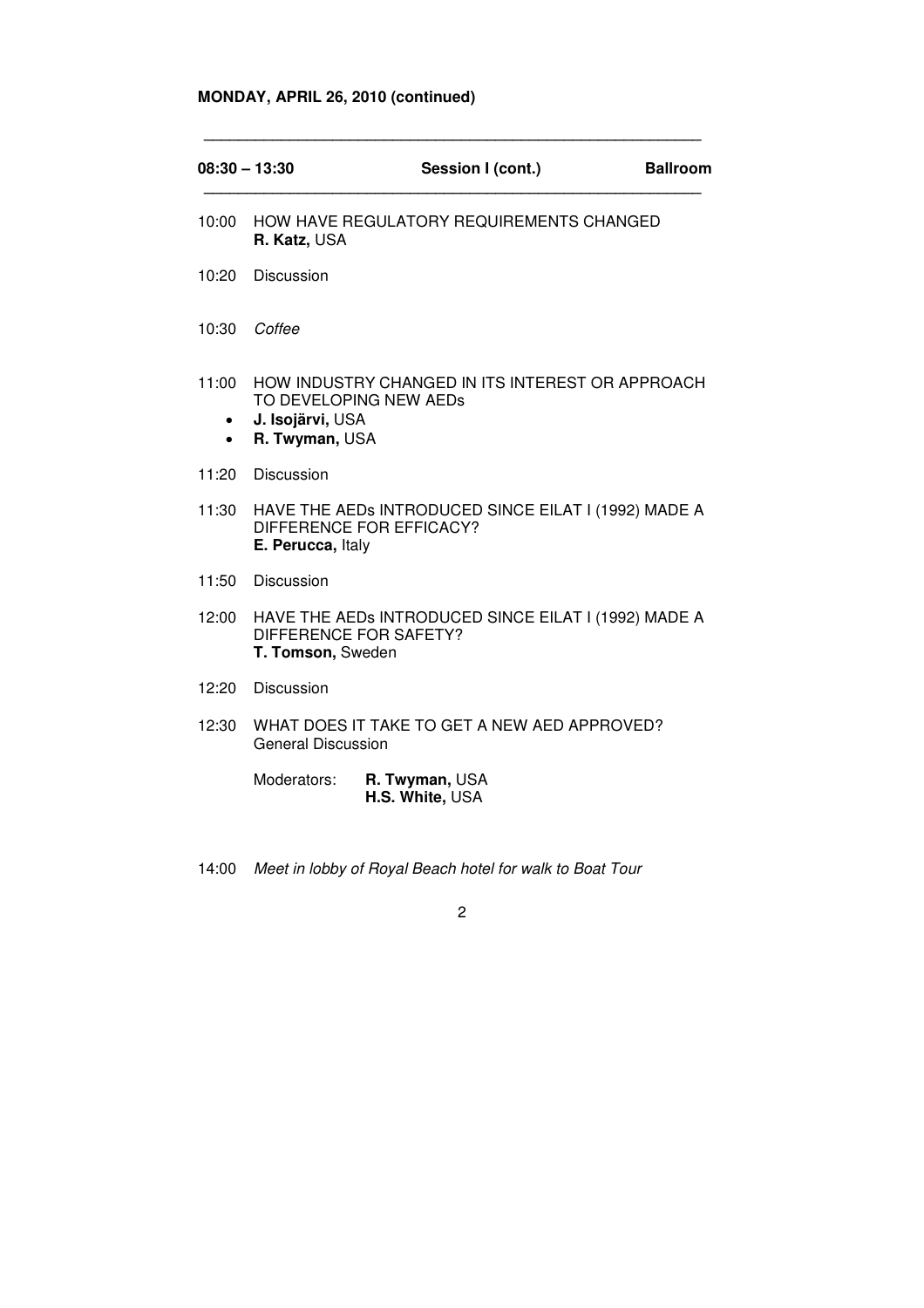# **TUESDAY, APRIL 27, 2010**

| $08:00 - 10:00$ |                     | <b>Session II-A</b>                                                                         | <b>Ballroom</b> |
|-----------------|---------------------|---------------------------------------------------------------------------------------------|-----------------|
|                 |                     | <b>DRUGS IN DEVELOPMENT</b>                                                                 |                 |
|                 | Chairs:             | M. Bialer, Israel<br>R.H. Levy, USA                                                         |                 |
| 08:00           | S. Lu, UCB Inc, USA | BRIVARACETAM (ucb 34714)                                                                    |                 |
| 08:20           | Discussion          |                                                                                             |                 |
| 08:30           | Development, USA    | CARISBAMATE (RWJ-333369)<br>G.P. Novak, Johnson & Johnson Pharmaceutical Research &         |                 |
| 08:50           | Discussion          |                                                                                             |                 |
| 09:00           |                     | 2-DEOXY-(D)-GLUCOSE<br>Presented by T.P. Sutula, University of Wisconsin, USA               |                 |
| 09:20           | Discussion          |                                                                                             |                 |
| 09:30           | GANAXOLONE          | Presented by V. Nohria, Mercer University, USA<br>on behalf of Marinus Pharmaceuticals, USA |                 |
| 09:50           | Discussion          |                                                                                             |                 |
| 10:00           | Coffee              |                                                                                             |                 |

**\_\_\_\_\_\_\_\_\_\_\_\_\_\_\_\_\_\_\_\_\_\_\_\_\_\_\_\_\_\_\_\_\_\_\_\_\_\_\_\_\_\_\_\_\_\_\_\_\_\_\_\_\_\_\_\_\_\_\_\_**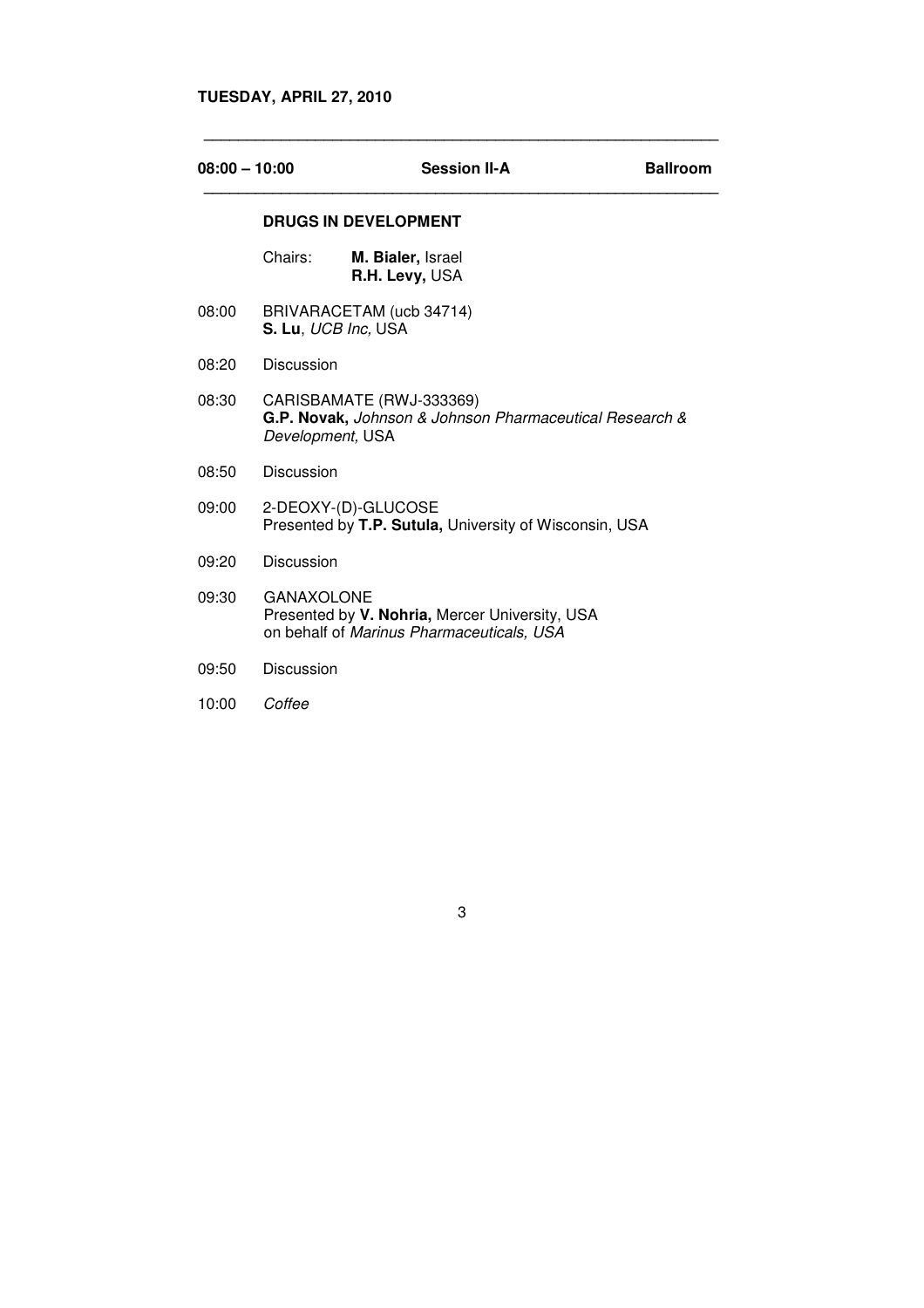## **TUESDAY, APRIL 27, 2010 (cont.)**

| $10:30 - 12:30$ |                                         | <b>Session II-B</b>                                               | <b>Ballroom</b> |
|-----------------|-----------------------------------------|-------------------------------------------------------------------|-----------------|
|                 |                                         | <b>DRUGS IN DEVELOPMENT</b>                                       |                 |
|                 | Chairs:                                 | E. Perucca, Italy<br>H.S. White, USA                              |                 |
| 10:30           | <b>HUPERZINE A</b>                      |                                                                   |                 |
| <b>USA</b>      |                                         | Presented by S.C. Schachter, Harvard Medical School,              |                 |
| 10:50           | Discussion                              |                                                                   |                 |
| 11:00           | ICA-105665<br>Icagen, Inc, USA<br>Italy | Presented by D. Kasteleijn-Nolst Trenité, La Sapienza University, |                 |
| 11:20           | <b>Discussion</b>                       |                                                                   |                 |
| 11:30           | NAX 5055                                | <b>B.D. Klein NeuroAdjuvants, USA</b>                             |                 |
| 11:50           | Discussion                              |                                                                   |                 |
| 12:00           |                                         | PERAMPANEL (E2007)<br>A. Laurenza, Eisai Inc, USA                 |                 |
| 12:20           | <b>Discussion</b>                       |                                                                   |                 |

**\_\_\_\_\_\_\_\_\_\_\_\_\_\_\_\_\_\_\_\_\_\_\_\_\_\_\_\_\_\_\_\_\_\_\_\_\_\_\_\_\_\_\_\_\_\_\_\_\_\_\_\_\_\_\_\_\_\_\_\_** 

4

12:30 Lunch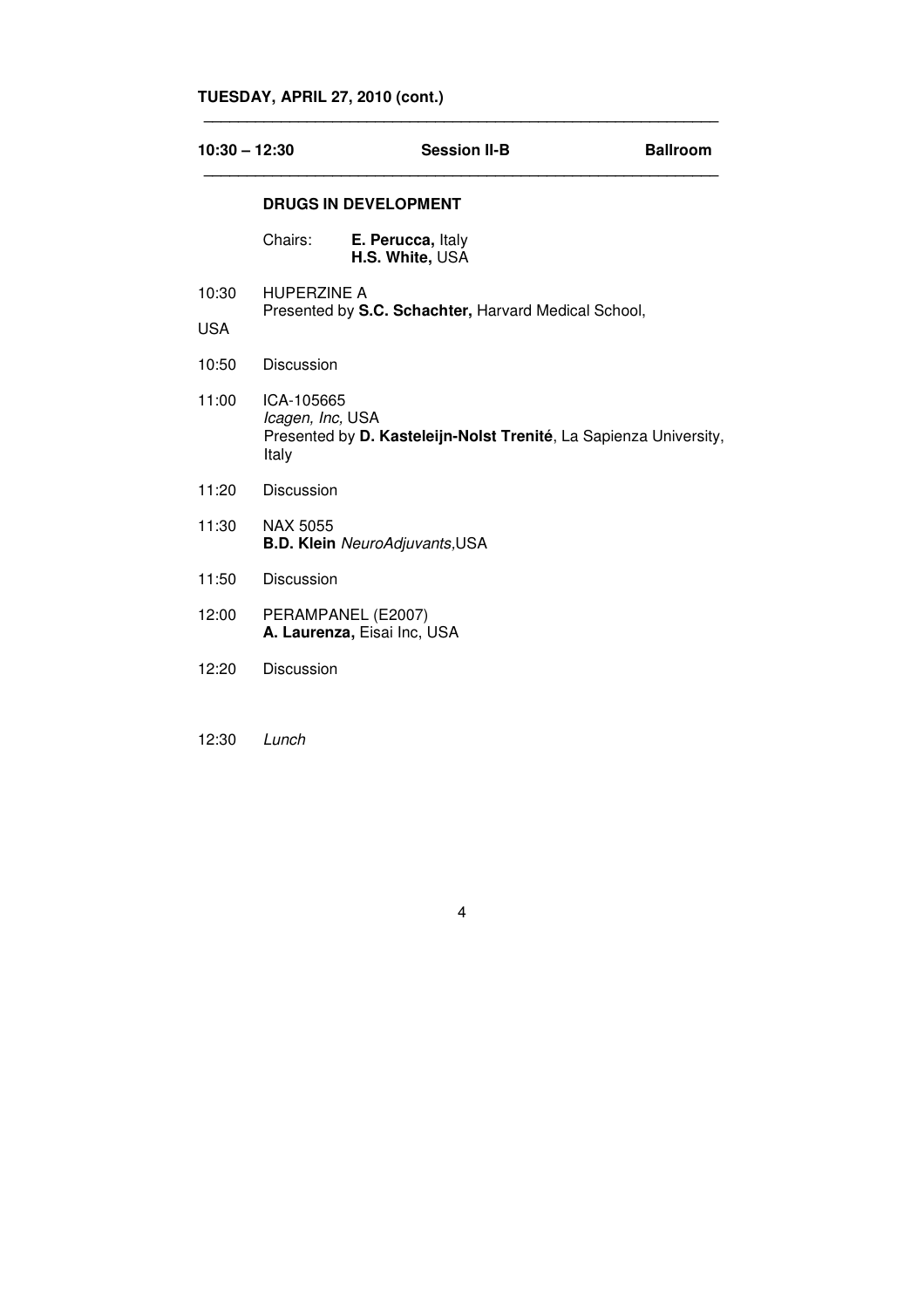| $13:30 - 16:00$ |                                                               | <b>Session II-C</b>                                                                                     | <b>Ballroom</b> |
|-----------------|---------------------------------------------------------------|---------------------------------------------------------------------------------------------------------|-----------------|
|                 |                                                               | <b>DRUGS IN DEVELOPMENT</b>                                                                             |                 |
|                 | Chairs:                                                       | S.I. Johannessen, Norway<br>H.J. Kupferberg, USA                                                        |                 |
| 13:30           | <b>RETIGABINE</b><br>International, USA<br>International, USA | GlaxoSmithKline, UK and Valeant Pharmaceuticals<br>Presented by J.M.J. Hammond, Valeant Pharmaceuticals |                 |
| 13:50           | <b>Discussion</b>                                             |                                                                                                         |                 |
| 14:00           | T-2000 and T-2007                                             | A. Yacobi, Taro Pharmaceuticals, USA                                                                    |                 |
| 14:20           | Discussion                                                    |                                                                                                         |                 |
| 14:30           | Coffee                                                        |                                                                                                         |                 |
| 15:00           | Jerusalem, Israel                                             | VALPROIC ACID $-2^{nd}$ GENERATION<br>Presented by M. Bialer, The Hebrew University of                  |                 |
| 15:20           | Discussion                                                    |                                                                                                         |                 |
| 15:30           | YKP3089                                                       | S.J. Lee, SK Life Science, USA                                                                          |                 |
| 15:50           | Discussion                                                    |                                                                                                         |                 |

**\_\_\_\_\_\_\_\_\_\_\_\_\_\_\_\_\_\_\_\_\_\_\_\_\_\_\_\_\_\_\_\_\_\_\_\_\_\_\_\_\_\_\_\_\_\_\_\_\_\_\_\_\_\_\_\_\_\_\_**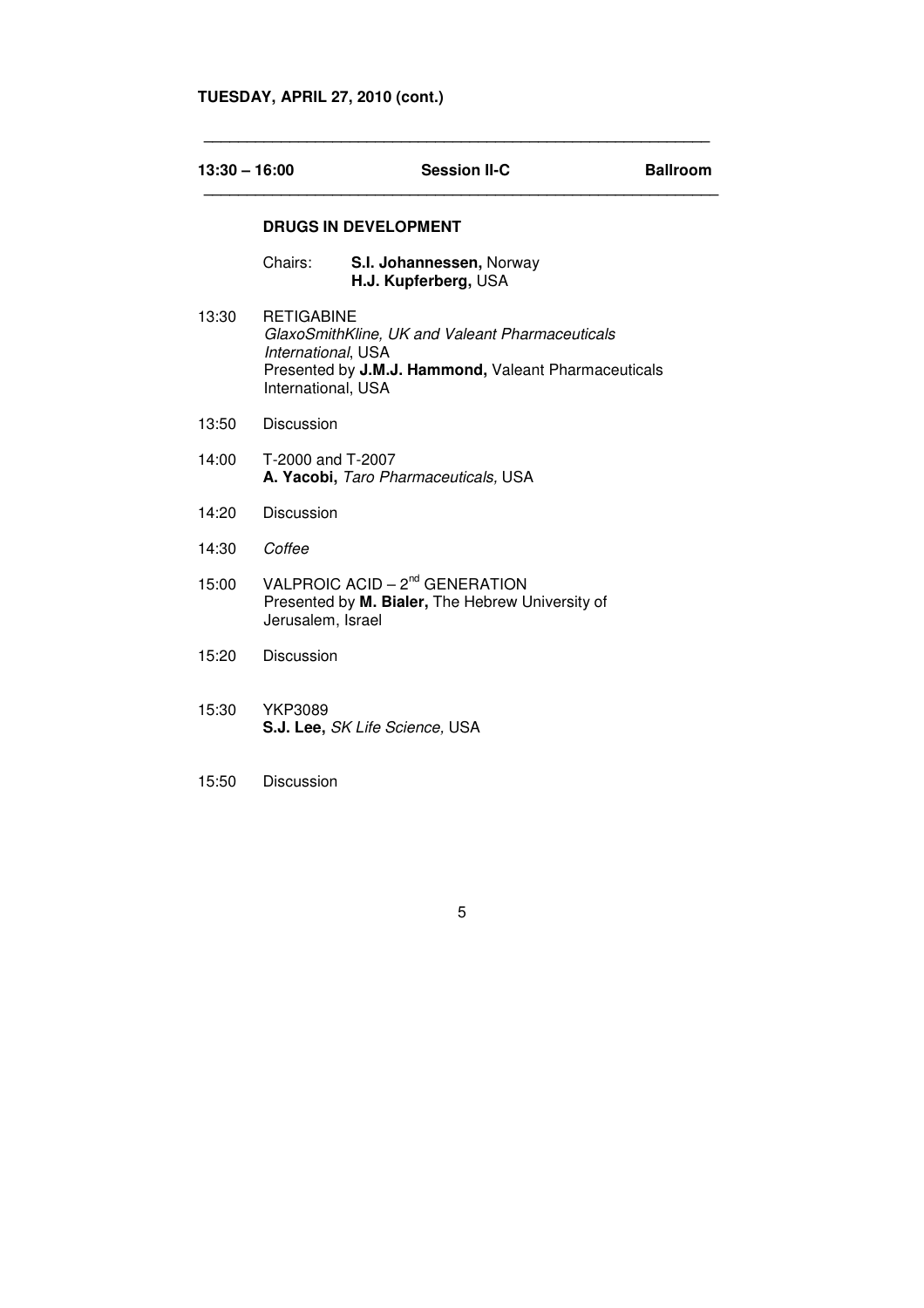| $08:00 - 10:00$ | Session III - A                                                                                                                                   | <b>Ballroom</b> |
|-----------------|---------------------------------------------------------------------------------------------------------------------------------------------------|-----------------|
|                 | <b>PROGRESS REPORT ON SECOND-GENERATION</b><br><b>TREATMENTS</b>                                                                                  |                 |
|                 | Chairs:<br><b>B. Schmidt, Germany</b><br>T. Tomson, Sweden                                                                                        |                 |
| 08:00           | <b>CLOBAZAM</b><br>S.M Sagar, Lundbeck Inc., USA                                                                                                  |                 |
| 08:20           | Discussion                                                                                                                                        |                 |
| 08:30           | ESLICARBAZEPINE ACETATE - CLINICAL PHARMACOLOGY<br>BIAL-Portela & C., SA, Portugal<br>Presented by E. Perucca, University of Pavia, Italy         |                 |
| 08:40           | ESLICARBAZEPINE ACETATE - CLINICAL TRIALS<br>BIAL-Portela & C., SA, Portugal<br>Presented by E. Ben Menachem, University of Gothenburg,<br>Sweden |                 |
| 08:50           | Discussion                                                                                                                                        |                 |
| 09:00           | LACOSAMIDE<br>J. Isojarvi, UCB S.A., USA                                                                                                          |                 |
| 09:20           | Discussion                                                                                                                                        |                 |
| 09:30           | <b>LEVETIRACETAM</b><br>F. Tonner, UCB S.A. Belgium                                                                                               |                 |
| 09:50           | Discussion                                                                                                                                        |                 |
| 10:00           | Coffee                                                                                                                                            |                 |

\_\_\_\_\_\_\_\_\_\_\_\_\_\_\_\_\_\_\_\_\_\_\_\_\_\_\_\_\_\_\_\_\_\_\_\_\_\_\_\_\_\_\_\_\_\_\_\_\_\_\_\_\_\_\_\_\_\_\_\_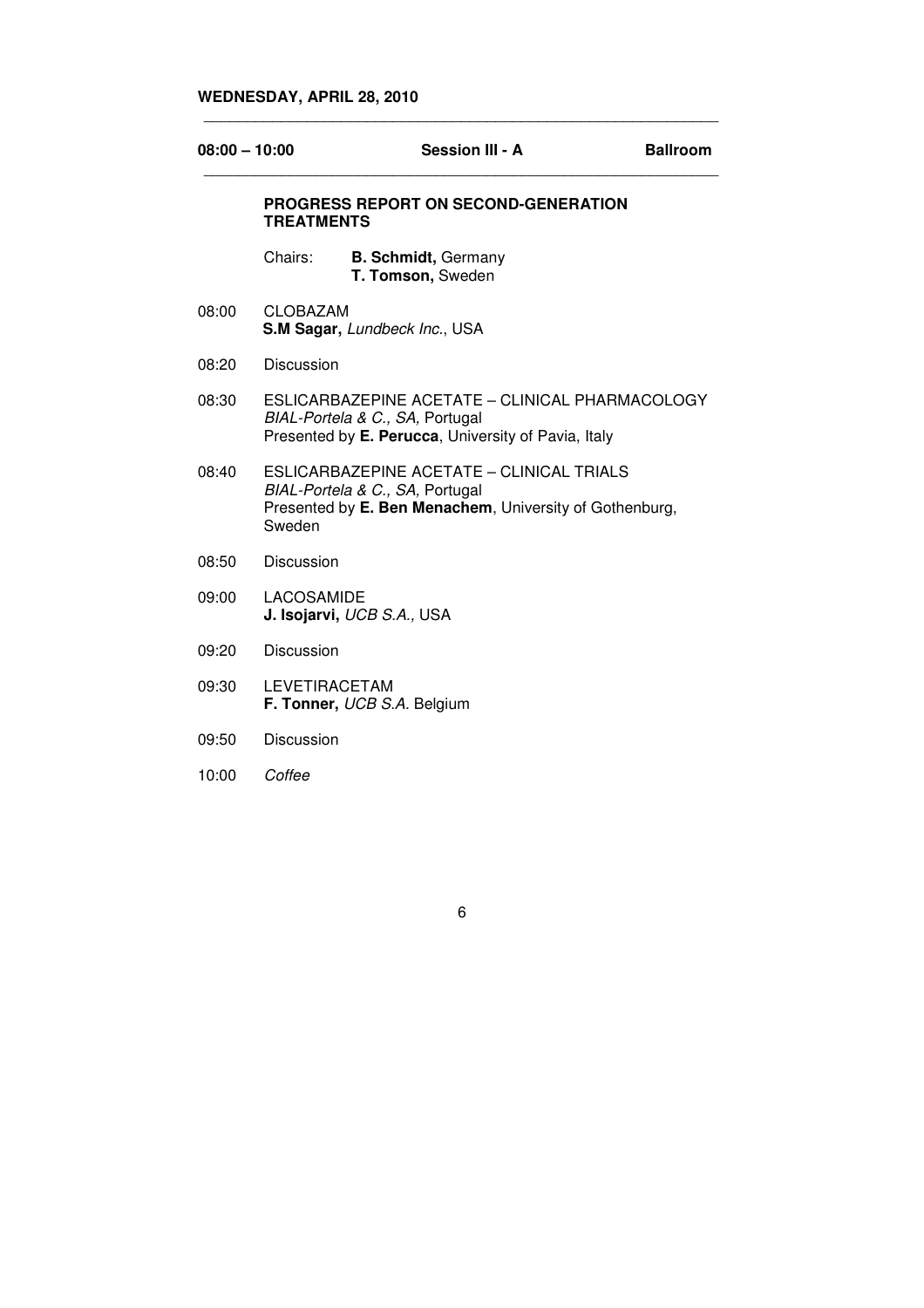|       | $10:30 - 12:30$                             | <b>Session III - B</b>                                                                        | <b>Ballroom</b> |
|-------|---------------------------------------------|-----------------------------------------------------------------------------------------------|-----------------|
|       | <b>TREATMENTS</b>                           | <b>PROGRESS REPORT ON SECOND-GENERATION</b>                                                   |                 |
|       | Chairs:                                     | J. French, USA<br>A.M. Kanner, USA                                                            |                 |
| 10:30 | <b>PREGABALIN</b><br>Pfizer, Inc., USA      | Presented by E. Perucca, University of Pavia, Italy                                           |                 |
| 10:50 | Discussion                                  |                                                                                               |                 |
| 11:00 | Biocodex, France<br><b>USA</b>              | STIRIPENTOL - MECHANISMS OF ACTION<br>Presented by J.L. Fisher, University of South Carolina, |                 |
| 11:20 | <b>Discussion</b>                           |                                                                                               |                 |
| 11:30 | Biocodex, France<br>Hospital, Paris, France | STIRIPENTOL - CLINICAL DATA<br>Presented by C. Chiron, Necker-Enfants Malades                 |                 |
| 11:50 | Discussion                                  |                                                                                               |                 |
| 12:00 | <b>TOPIRAMATE</b><br>Development, USA       | L.M. Ford, Johnson & Johnson Pharmaceutical Research &                                        |                 |
| 12:20 | Discussion                                  |                                                                                               |                 |
| 12:30 | Lunch                                       |                                                                                               |                 |

\_\_\_\_\_\_\_\_\_\_\_\_\_\_\_\_\_\_\_\_\_\_\_\_\_\_\_\_\_\_\_\_\_\_\_\_\_\_\_\_\_\_\_\_\_\_\_\_\_\_\_\_\_\_\_\_\_\_\_\_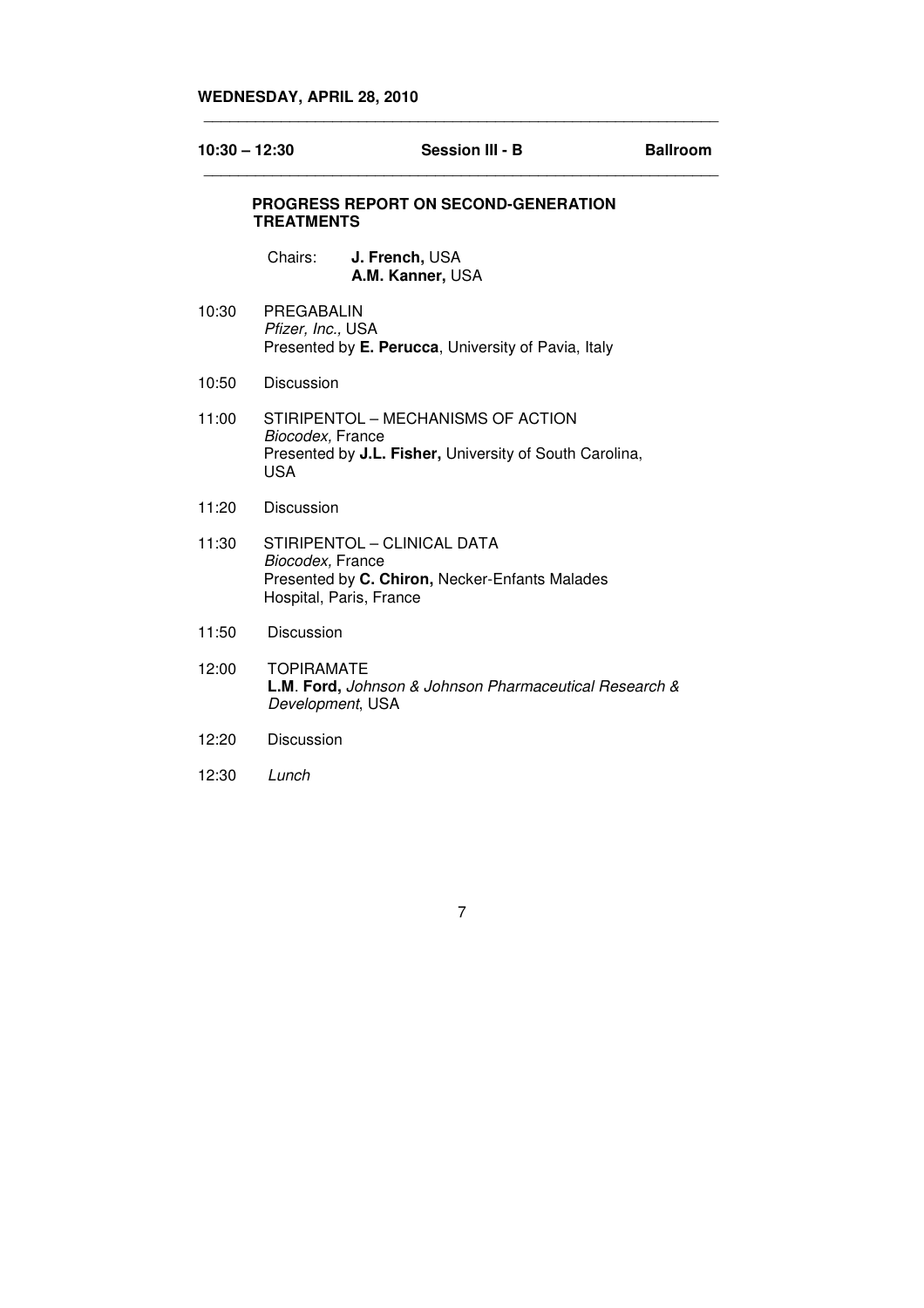# **WEDNESDAY, APRIL 28, 2010**

| $13:30 - 15:30$ |                               | Session III - C                                                                                                                 | <b>Ballroom</b> |
|-----------------|-------------------------------|---------------------------------------------------------------------------------------------------------------------------------|-----------------|
|                 | <b>TREATMENTS</b>             | <b>PROGRESS REPORT ON SECOND-GENERATION</b>                                                                                     |                 |
|                 | Chairs:                       | S.C. Schachter, USA<br>H.S. White, USA                                                                                          |                 |
| 13:30           | <b>VIGABATRIN</b>             | S.M. Sagar, Lundbeck Inc., USA                                                                                                  |                 |
| 13:50           | Discussion                    |                                                                                                                                 |                 |
| 14:00           | <b>ZONISAMIDE</b>             | R. van Maanen, Eisai, UK                                                                                                        |                 |
| 14:20           | Discussion                    |                                                                                                                                 |                 |
| 14:30           | Coffee                        |                                                                                                                                 |                 |
| 15:00           | <b>FORMULATION</b><br>Germany | OXCARBAZEPINE MODIFIED-RELEASE (MR)<br>Desitin Arzneimittel GmbH, Germany<br>Presented by B.J. Steinhoff, Epilepsy Center Kork, |                 |
|                 |                               |                                                                                                                                 |                 |

\_\_\_\_\_\_\_\_\_\_\_\_\_\_\_\_\_\_\_\_\_\_\_\_\_\_\_\_\_\_\_\_\_\_\_\_\_\_\_\_\_\_\_\_\_\_\_\_\_\_\_\_\_\_\_\_\_\_\_\_

8

15:20 Discussion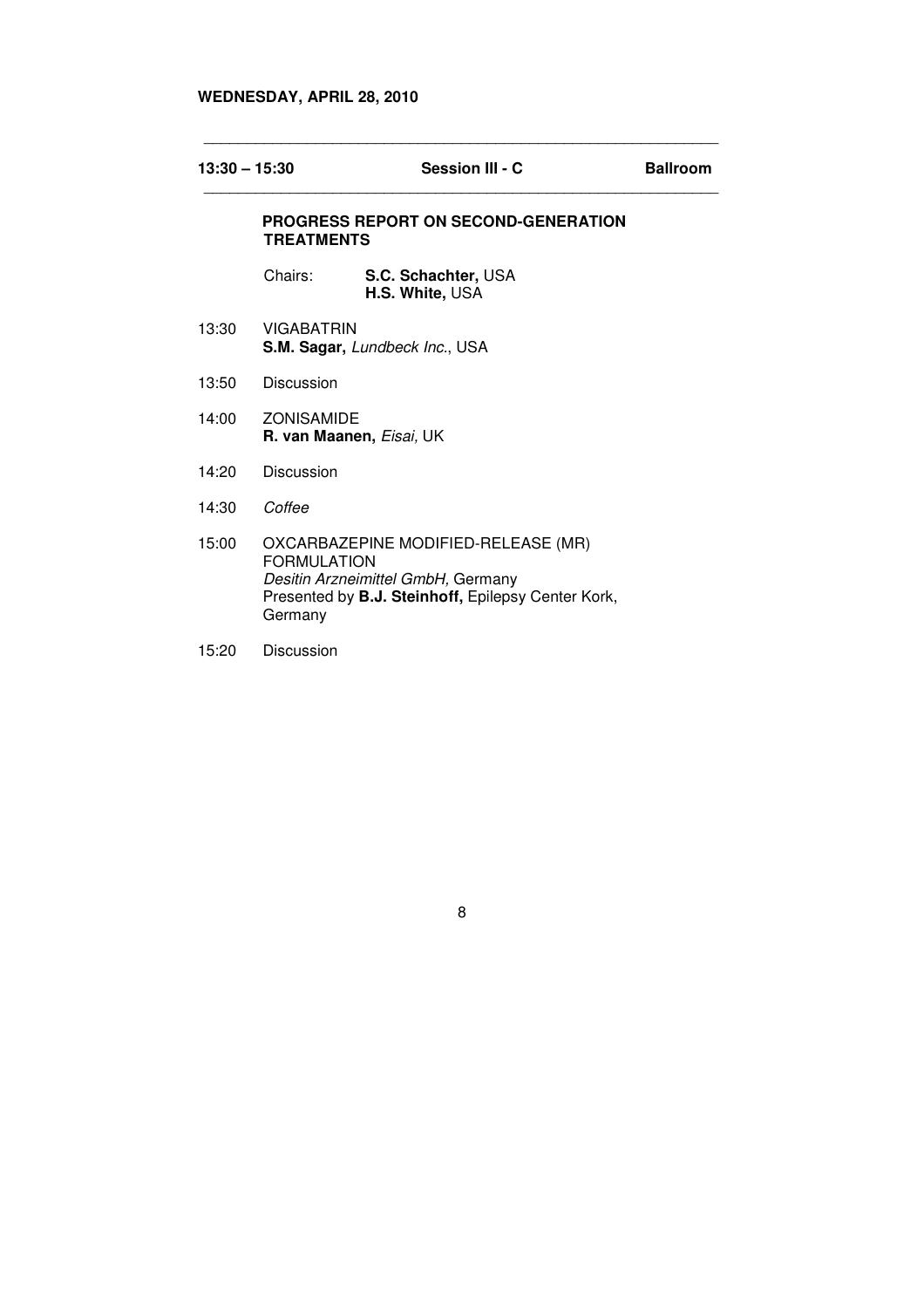| $08:30 - 10:30$ |                        | <b>Session IV-A</b>                                                                                                                                                     | <b>Ballroom</b> |
|-----------------|------------------------|-------------------------------------------------------------------------------------------------------------------------------------------------------------------------|-----------------|
|                 | <b>EFFECTS OF AEDS</b> | DETECTING, ASSESSING AND PREVENTING ADVERSE                                                                                                                             |                 |
|                 | Chairs:                | S.I. Johannessen, Norway<br>T. Tomson, Sweden                                                                                                                           |                 |
| 08:30           | P. Kwan, Hong Kong     | GENETIC PREDISPOSITION TO IDIOSYNCRATIC EFFECTS:<br><b>IMPLICATIONS FOR PREVENTION</b>                                                                                  |                 |
| 08:50           | Discussion             |                                                                                                                                                                         |                 |
| 09:00           | <b>F. Gilliam, USA</b> | SCREENING FOR ADVERSE AED EFFECTS: FROM<br>RESEARCH TO APPLICATIONS IN ROUTINE PRACTICE                                                                                 |                 |
| 09:20           | Discussion             |                                                                                                                                                                         |                 |
| 09:30           | A.M. Kanner, USA       | MINIMIZING ADVERSE CNS EFFECTS: RISK FACTORS AND<br>IMPLICATIONS FOR DRUG SELECTION DOSING<br>COGNITIVE EFFECTS, G.A. Baker, UK<br>BEHAVIOURAL AND PSYCHIATRIC EFFECTS, |                 |
| 09:50           | Discussion             |                                                                                                                                                                         |                 |

\_\_\_\_\_\_\_\_\_\_\_\_\_\_\_\_\_\_\_\_\_\_\_\_\_\_\_\_\_\_\_\_\_\_\_\_\_\_\_\_\_\_\_\_\_\_\_\_\_\_\_\_\_\_\_\_\_\_\_\_

10:00 MECHANISMS OF DRUG ACTION AS PREDICTORS OF ADVERSE EFFECTS OF INDIVIDUAL AEDs AND AED COMBINATIONS  **G.J. Sills,** UK

- 10:20 Discussion
- 10:30 Coffee